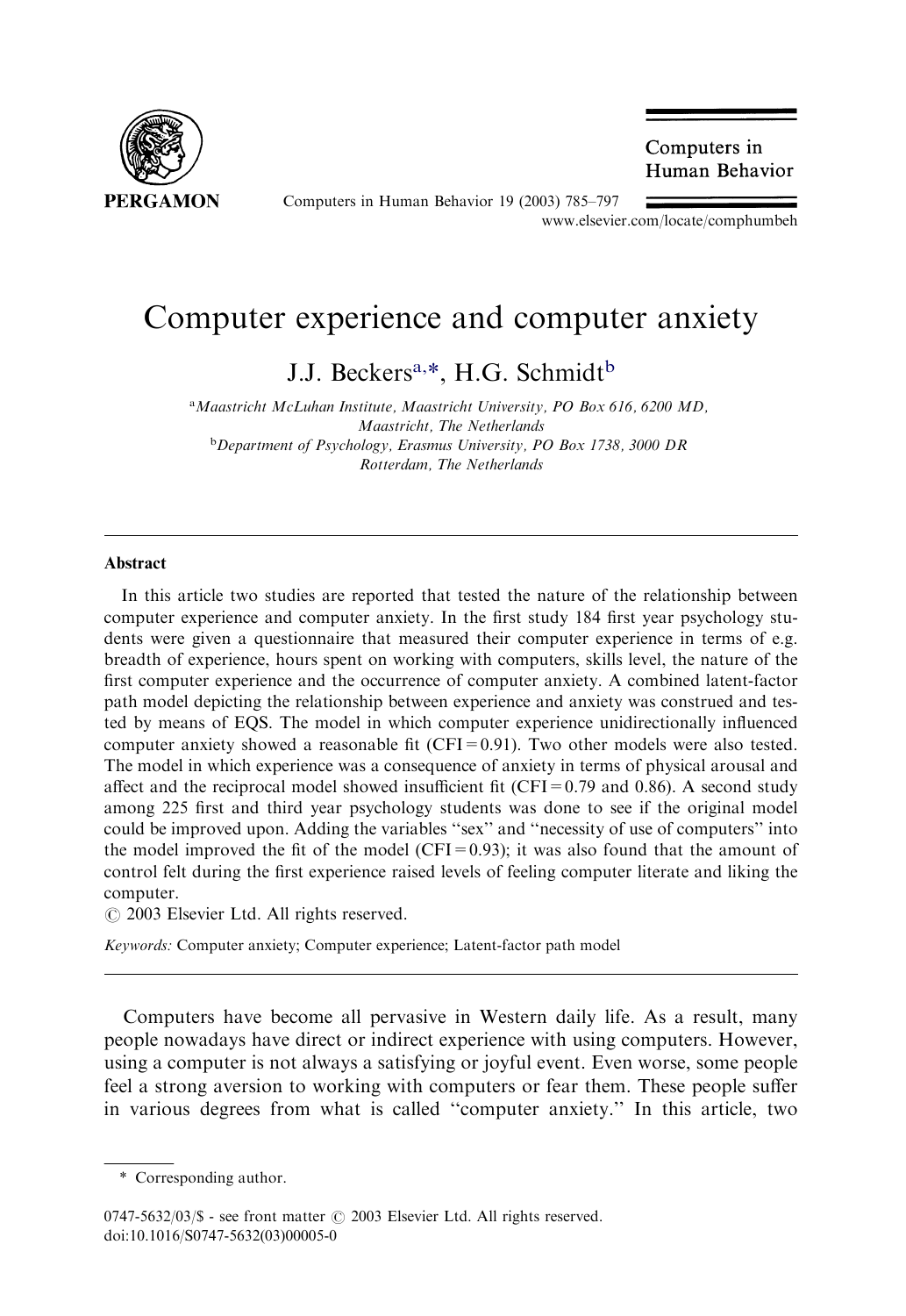studies are reported that focus on the relationship between computer experience and computer anxiety and the possible direction this relation takes. Three possibilities were explored: (1) Does computer experience or lack thereof cause computer anxiety? (2) Alternatively, does computer anxiety refrain persons from gaining computer experience? (3) Do computer experience and computer anxiety influence each other reciprocally? In the following we will briefly review the research on computer experience and computer anxiety.

[Potosky and Bobko \(1998](#page--1-0), p. 338) define computer experience as ''the degree to which a person understands how to use a computer. That is, an experienced computer user understands enough about computers in order to use them, more or less independent of specific software packages, reasons for use and computer hardware features.'' Computer experience can thus be seen as the sum of all computer-related events. These events include (1) the number of hours spent using a computer at home, in the office, at school, (2) the hardware and software used such as a pc or a personal digital assistant and applications such as word processing, databases, programming, e-mailing, downloading software from the internet, and (3) the frequency of use, e.g. per hour, daily, weekly, monthly. Part of the experience is also how one feels about these events ([Smith, Caputi, Crittenden, Jayasuriya, & Raw](#page--1-0)[storne, 1999](#page--1-0)).

Quite some research has been conducted on the nature of computer anxiety and on its precursors. Computer anxiety has been described in terms of aversion, of fear of being directly or indirectly involved with computers in the present or in the future [\(Loyd & Loyd, 1985; Smith et al., 1999](#page--1-0)). It is often accompanied by negative and critical thoughts on one's behavior and fear for computer crashes or making gross errors [\(Nelson, Wiese, & Cooper, 1991](#page--1-0)). [Beckers and Schmidt \(2001\)](#page--1-0) have proposed a model of computer anxiety, comprising six factors: (1) computer literacy (in terms of acquired computer skills), (2) self-efficacy (confidence in one's capabilities to learn to use computers), (3) physical arousal in the presence of computers (such as sweaty hand palms, shortness of breath), (4) affective feelings towards computers (like and dislike of computers), (5) positive beliefs about the benefits for society of using computers, and (6) negative beliefs about the dehumanizing impact of computers.

A number of studies found that there is a negative relation between the total amount of experience one has with computers and the prevalence of computer anxiety ([Heinssen, Glass, & Knight, 1987](#page--1-0)). Simply put, the more experienced you are, the less anxious. However this relationship is not as straightforward as it seems. [Rosen, Sears, and Weil \(1987\)](#page--1-0) found that it mattered how people felt about their first experiences with computers and about events that had a significant impact on their current feelings about technology. They also concluded that many people who had negative first experiences and experienced negative significant events remained anxious and, in some cases, became even more anxious while gaining more experience. They found that the quality of support in terms of professionalism, friendliness and enthusiasm at these events may have a profound influence on the prevalence of computer anxiety. Summarizing, the presented literature suggests that negative first experiences with computers and the lack of support received during these experiences may negatively influence the amount of experience gathered in later years,